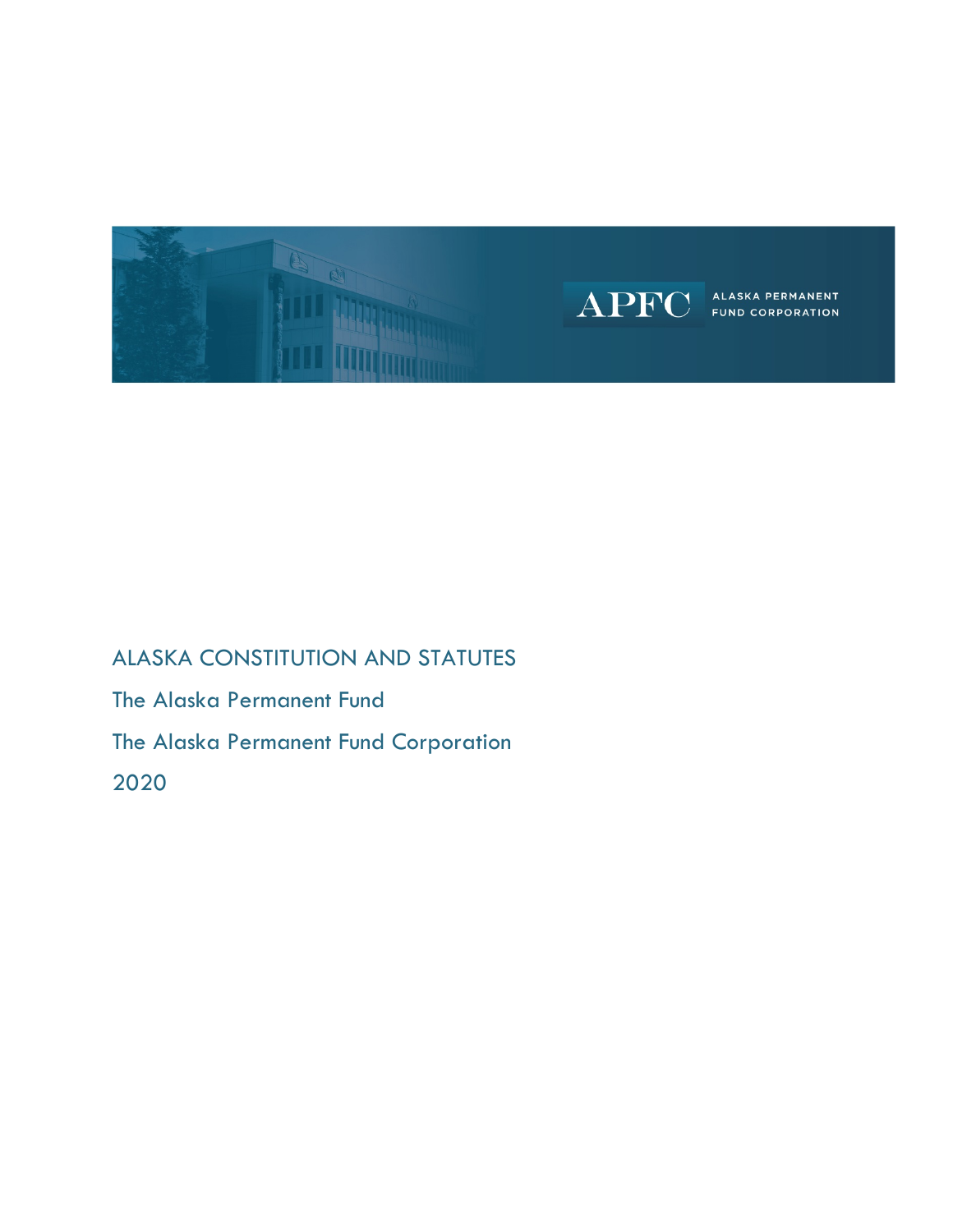## **ALASKA CONSTITUTION ARTICLE IX, SECTION 15**

#### **Section 15. Alaska Permanent Fund.**

At least twenty-five percent of all mineral lease rentals, royalties, royalty sale proceeds, federal mineral revenue sharing payments and bonuses received by the State shall be placed in a permanent fund, the principal of which shall be used only for those income-producing investments specifically designated by law as eligible for permanent fund investments. All income from the permanent fund shall be deposited in the general fund unless otherwise provided by law [Effective February 21, 1977].

## **ALASKA STATUTES / ARTICLE 01. ALASKA PERMANENT FUND**

#### **CHAPTER 37.13 ALASKA PERMANENT FUND AND CORPORATION**

#### **Sec. 37.13.010. Alaska permanent fund.**

(a) Under art. IX, sec. 15, of the state constitution, there is established as a separate fund the Alaska permanent fund. The Alaska permanent fund consists of

 (1) 25 percent of all mineral lease rentals, royalties, royalty sale proceeds, net profit shares under [AS 38.05.180\(](http://www.akleg.gov/basis/statutes.asp#38.05.180)f) and (g), and federal mineral revenue sharing payments received by the state from mineral leases issued on or before December 1, 1979, and 25 percent of all bonuses received by the state from mineral leases issued on or before February 15, 1980;

 (2) 50 percent of all mineral lease rentals, royalties, royalty sale proceeds, net profit shares under [AS 38.05.180\(](http://www.akleg.gov/basis/statutes.asp#38.05.180)f) and (g), and federal mineral revenue sharing payments received by the state from mineral leases issued after December 1, 1979, and 50 percent of all bonuses received by the state from mineral leases issued after February 15, 1980; and

 (3) any other money appropriated to or otherwise allocated by law or former law to the Alaska permanent fund.

 (b) Payments due the Alaska permanent fund under (a) of this section shall be made to the fund within three banking days after the day the amount due to the fund reaches at least \$3,000,000 and at least once each month.

 (c) The Alaska permanent fund shall be managed by the Alaska Permanent Fund Corporation established in this chapter.

## **Sec. 37.13.020. Findings.**

The people of the state, by constitutional amendment, have required the placement of at least 25 percent of all mineral lease rentals, royalties, royalty sale proceeds, and federal mineral revenue sharing payments and bonuses received by the state into a permanent fund. The legislature finds with respect to the fund that

 (1) the fund should provide a means of conserving a portion of the state's revenue from mineral resources to benefit all generations of Alaskans;

(2) the fund's goal should be to maintain safety of principal while maximizing total return;

 (3) the fund should be used as a savings device managed to allow the maximum use of disposable income from the fund for purposes designated by law.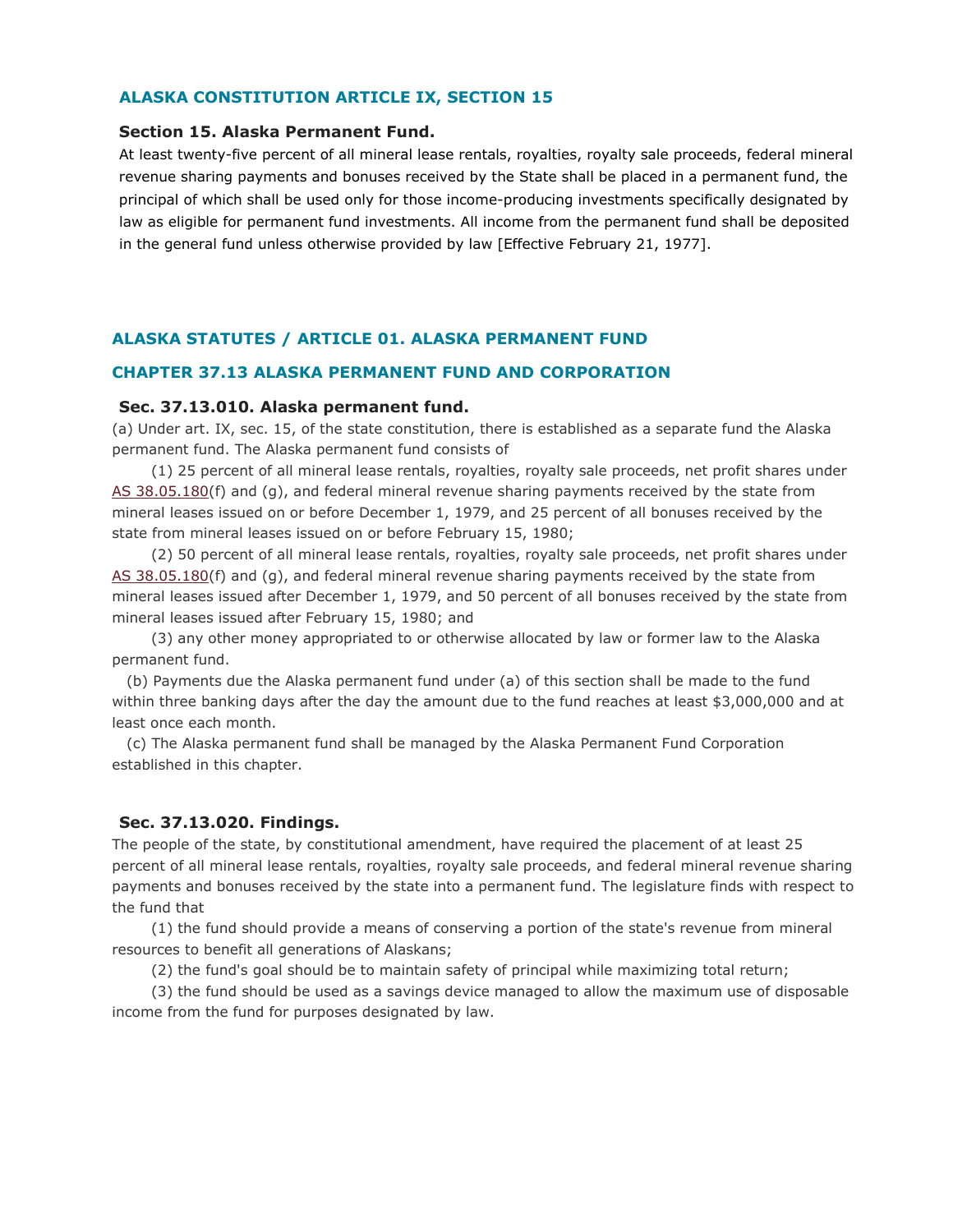# **Sec. 37.13.030. Purpose.**

It is the purpose of [AS 37.13.010](http://www.akleg.gov/basis/statutes.asp#37.13.010) - 37.13.190 to provide a mechanism for the management and investment of those fund assets by the Alaska Permanent Fund Corporation in a manner consistent with the findings in [AS 37.13.020.](http://www.akleg.gov/basis/statutes.asp#37.13.020)

# **Sec. 37.13.040. Alaska Permanent Fund Corporation.**

There is established the Alaska Permanent Fund Corporation. The corporation is a public corporation and government instrumentality in the Department of Revenue managed by the board of trustees. The purpose of the corporation is to manage and invest the assets of the permanent fund and other funds designated by law in accordance with [AS 37.13.010](http://www.akleg.gov/basis/statutes.asp#37.13.010) - 37.13.190.

# **Sec. 37.13.050. Composition and qualifications of board of trustees.**

 (a) The Board of Trustees of the Alaska Permanent Fund Corporation consists of six members appointed by the governor. Two of the members must be heads of principal departments of state government, one of whom shall be the commissioner of revenue. Four members shall be appointed by the governor from the public and may not hold any other state or federal office, position or employment, either elective or appointive, except as a member of the armed forces of either the United States or of this state.

 (b) The four public members of the board must have recognized competence and wide experience in finance, investments, or other business management-related fields.

(c) The board shall annually elect a chairman from among its members.

## **Sec. 37.13.060. Term of office.**

The public members of the board shall be appointed for terms of four years, and they may be reappointed. The terms of the public members shall be staggered so that no more than one term of a public member expires each year.

## **Sec. 37.13.070. Removal and vacancies.**

 (a) The governor may remove a public member of the board from office only for cause. A removal by the governor must be in writing and must state the reason for the removal. A member who is removed by the governor may not participate in board business and may not be counted for purposes of establishing a quorum after the member receives written notice of removal from the governor.

 (b) A vacancy on the board shall be promptly filled by appointment by the governor. An appointee to a vacancy shall hold office for the balance of the term for which the appointee's predecessor on the board was appointed.

 (c) A vacancy on the board does not impair the authority of a quorum of the board to exercise all the powers and perform all the duties of the board.

## **Sec. 37.13.080. Quorum and voting.**

Four members of the board constitute a quorum for the transaction of business and the exercise of the powers and duties of the board. Action may be taken only upon affirmative vote of a majority of the full membership of the board.

## **Sec. 37.13.090. Compensation of board members.**

Public members of the board receive an honorarium of \$400 for each day spent at a meeting of the board or at a meeting of a subcommittee of the board or at a public meeting as a representative of the board. Members of the board are entitled to per diem and travel allowances as provided by law for members of state boards and commissions.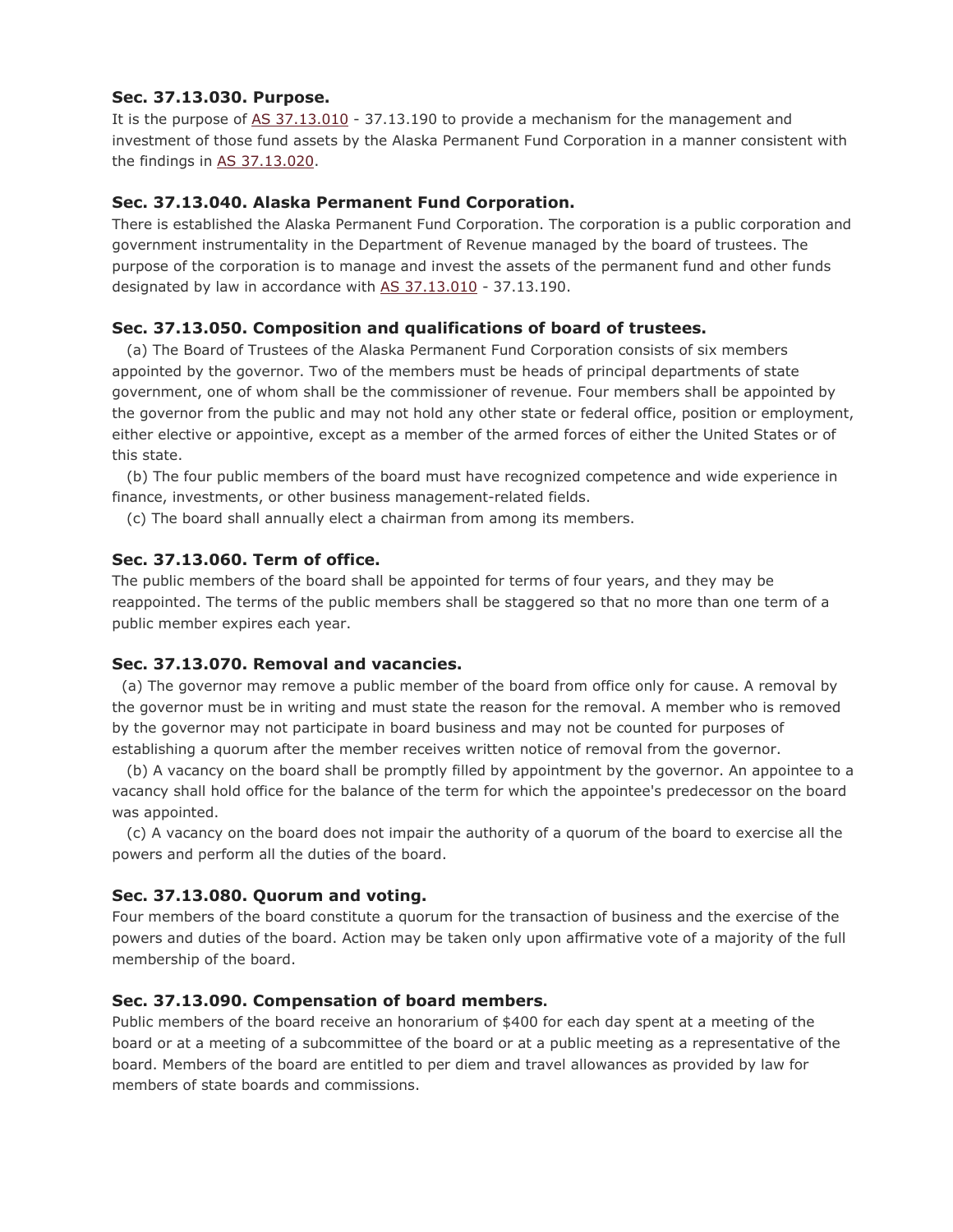## **Sec. 37.13.100. Corporation staff.**

The board may employ and determine the salary of an executive director. The executive director may, with the approval of the board, select and employ additional staff as necessary. An employee of the corporation, including the executive director, may not be a member of the board. The executive director and the other employees of the board are in the exempt service under [AS 39.25.](http://www.akleg.gov/basis/statutes.asp#39.25)

## **Sec. 37.13.110. Conflicts of interest.**

 (a) Members of the board, the executive director, and investment officers of the corporation are subject to the provisions of [AS 39.50.](http://www.akleg.gov/basis/statutes.asp#39.50)

 (b) If a member of the board or an employee of the corporation acquires, owns, or controls an interest, direct or indirect, in an entity or project in which fund assets are invested, the member shall immediately disclose the interest to the board. The disclosure is a matter of public record and shall be included in the minutes of the board meeting next following the disclosure.

#### **Sec. 37.13.120. Investment responsibilities.**

 (a) The board shall adopt regulations specifically designating the types of income-producing investments eligible for investment of fund assets. When adopting regulations authorized by this section or managing and investing fund assets, the prudent-investor rule shall be applied by the corporation. The prudent-investor rule as applied to investment activity of the fund means that the corporation shall exercise the judgment and care under the circumstances then prevailing that an institutional investor of ordinary prudence, discretion, and intelligence exercises in the designation and management of large investments entrusted to it, not in regard to speculation, but in regard to the permanent disposition of funds, considering preservation of the purchasing power of the fund over time while maximizing the expected total return from both income and the appreciation of capital.

 (b) The corporation may not borrow money or guarantee from principal of the fund the obligations of others, except as provided in this subsection. With respect to investments of the fund, the corporation may, either directly or through an entity in which the investment is made, borrow money if the borrowing is nonrecourse to the corporation and the fund.

 (c) The board shall maintain a reasonable diversification among investments unless, under the circumstances, it is clearly prudent not to do so. The board shall invest the assets of the fund in in-state investments to the extent that in-state investments are available and if the in-state investments

(1) have a risk level and expected return comparable to alternate investment opportunities; and

(2) are eligible for investment of fund assets under (a) of this section.

 (d) The corporation may enter into and enforce all contracts necessary, convenient, or desirable for managing the fund's assets and corporate operations, including contracts for future delivery to implement asset allocation strategies or to hedge an existing equivalent ownership position in an investment.

 (e) Before adoption of a regulation under (a) of this section, the regulation, in electronic format, shall be provided to the Legislative Budget and Audit Committee for review and comment. The board shall submit investment reports to the committee at least quarterly.

## **Sec. 37.13.130. Gains and losses.** *[Repealed, Sec. 13 ch 81 SLA 1982].*

Repealed or Renumbered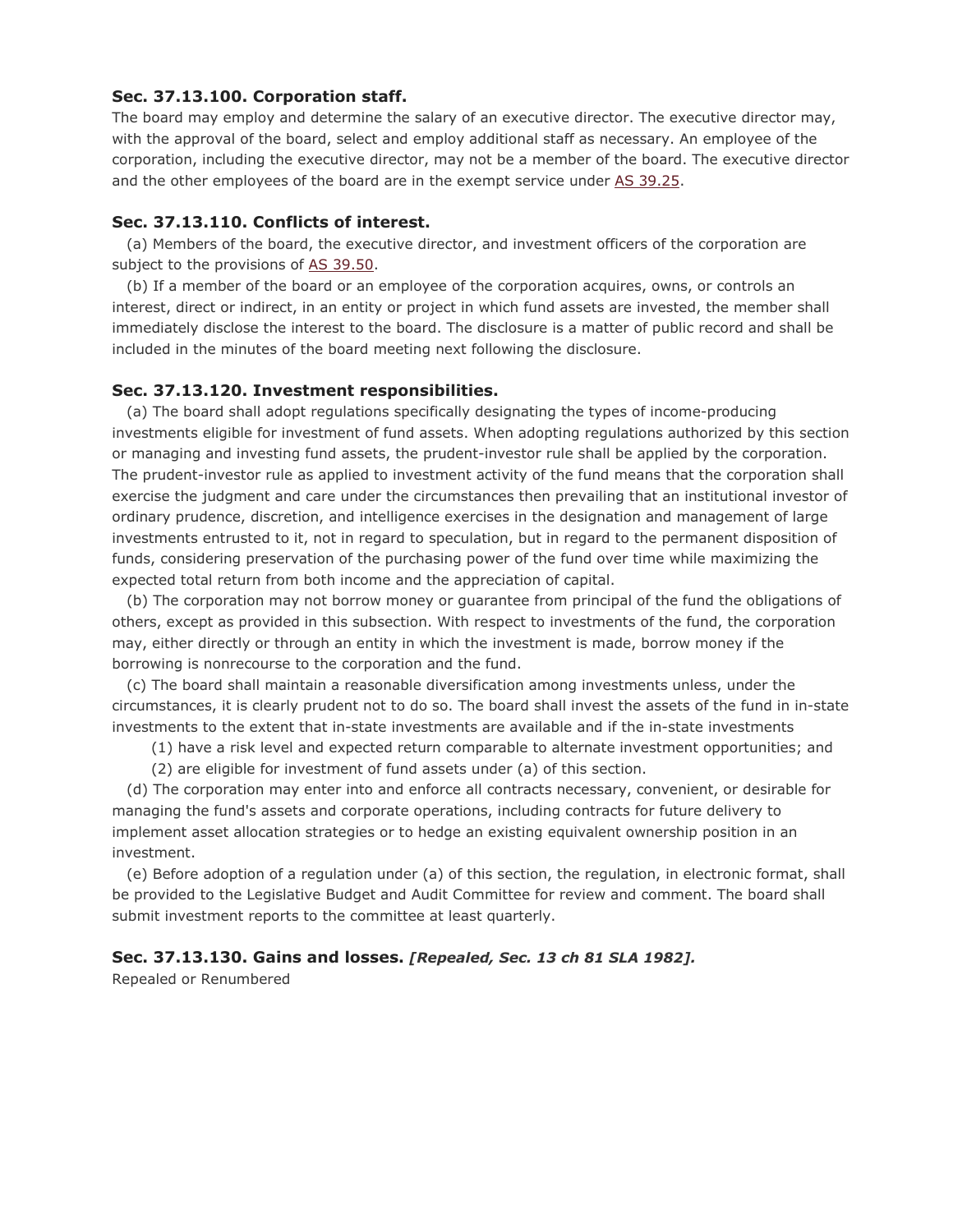# **Sec. 37.13.140. Income.**

(a) Net income of the fund includes income of the earnings reserve account established under AS [37.13.145.](http://www.akleg.gov/basis/statutes.asp#37.13.145) Net income of the fund shall be computed annually as of the last day of the fiscal year in accordance with generally accepted accounting principles, excluding any unrealized gains or losses. Income available for distribution equals 21 percent of the net income of the fund for the last five fiscal years, including the fiscal year just ended, but may not exceed net income of the fund for the fiscal year just ended plus the balance in the earnings reserve account described in [AS 37.13.145.](http://www.akleg.gov/basis/statutes.asp#37.13.145)

(b) The corporation shall determine the amount available for appropriation each year. The amount available for appropriation is five percent of the average market value of the fund for the first five of the preceding six fiscal years, including the fiscal year just ended, computed annually for each fiscal year in accordance with generally accepted accounting principles. In this subsection, "average market value of the fund" includes the balance of the earnings reserve account established under [AS 37.13.145,](http://www.akleg.gov/basis/statutes.asp#37.13.145) but does not include that portion of the principal attributed to the settlement of State v. Amerada Hess, et al., 1JU-77-847 Civ. (Superior Court, First Judicial District).

# **Sec. 37.13.145. Disposition of income.**

(a) The earnings reserve account is established as a separate account in the fund. Income from the fund shall be deposited by the corporation into the account as soon as it is received. Money in the account shall be invested in investments authorized under [AS 37.13.120.](http://www.akleg.gov/basis/statutes.asp#37.13.120)

(b) At the end of each fiscal year, the corporation shall transfer from the earnings reserve account to the dividend fund established under [AS 43.23.045,](http://www.akleg.gov/basis/statutes.asp#43.23.045) 50 percent of the income available for distribution under [AS 37.13.140.](http://www.akleg.gov/basis/statutes.asp#37.13.140)

(c) After the transfer under (b) and an appropriation under (e) of this section, the corporation shall transfer from the earnings reserve account to the principal of the fund an amount sufficient to offset the effect of inflation on the principal of the fund during that fiscal year. However, none of the amount transferred shall be applied to increase the value of that portion of the principal attributed to the settlement of State v. Amerada Hess, et al., 1JU-77-847 Civ. (Superior Court, First Judicial District) on July 1, 2004. The corporation shall calculate the amount to transfer to the principal under this subsection by

 (1) computing the average of the monthly United States Consumer Price Index for all urban consumers for each of the two previous calendar years;

(2) computing the percentage change between the first and second calendar year average; and

 (3) applying that rate to the value of the principal of the fund on the last day of the fiscal year just ended, including that portion of the principal attributed to the settlement of State v. Amerada Hess, et al., 1JU-77-847 Civ. (Superior Court, First Judicial District).

(d) Notwithstanding (b) of this section, income earned on money awarded in or received as a result of State v. Amerada Hess, et al., 1JU-77-847 Civ. (Superior Court, First Judicial District), including settlement, summary judgment, or adjustment to a royalty-in-kind contract that is tied to the outcome of this case, or interest earned on the money, or on the earnings of the money shall be treated in the same manner as other income of the Alaska permanent fund, except that it is not available for distribution to the dividend fund, for transfers to the principal under (c) of this section, or for an appropriation under (e) of this section, and shall be annually deposited into the Alaska capital income fund [\(AS 37.05.565\)](http://www.akleg.gov/basis/statutes.asp#37.05.565).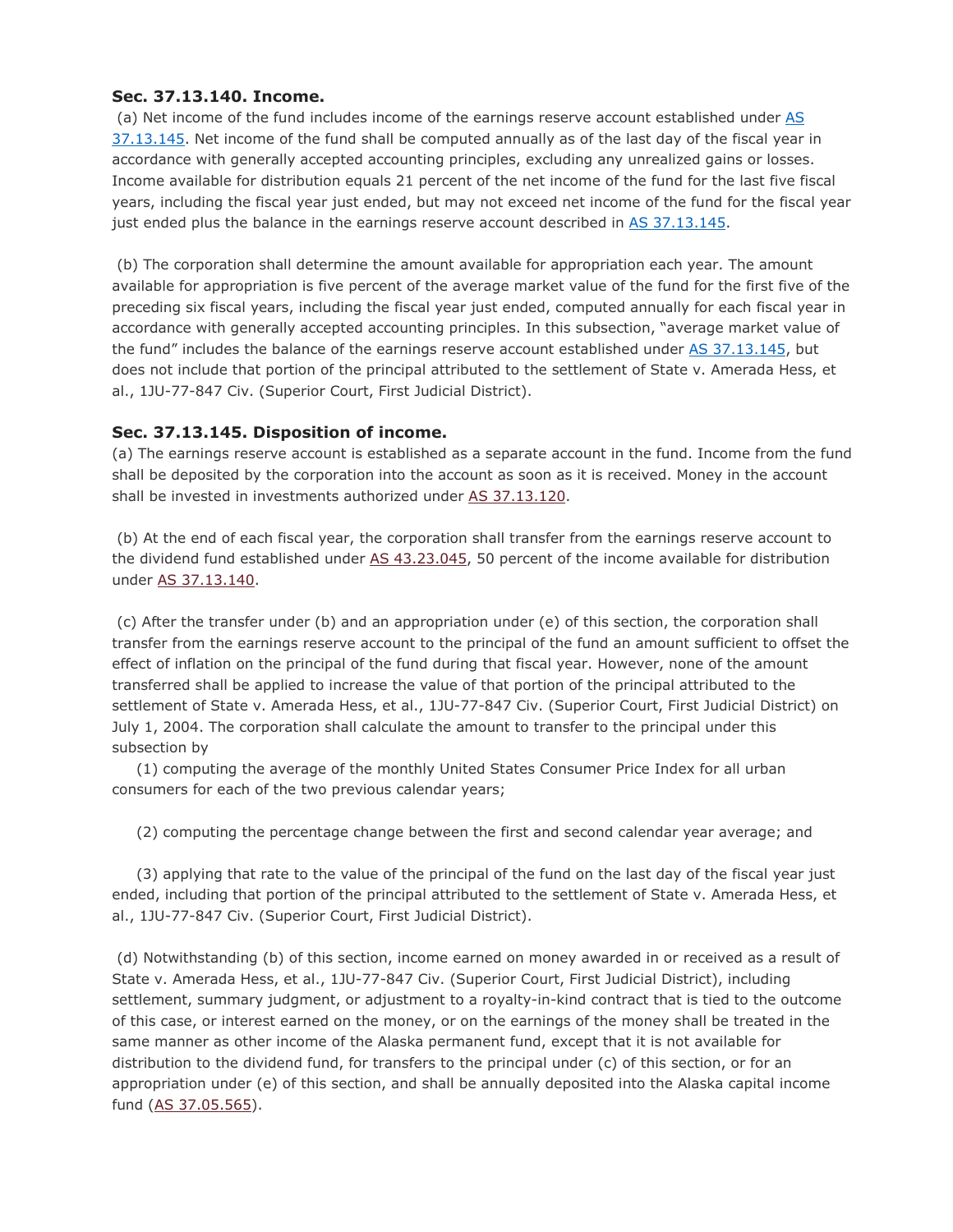(e) The legislature may not appropriate from the earnings reserve account to the general fund a total amount that exceeds the amount available for appropriation under [AS 37.13.140\(](http://www.akleg.gov/basis/statutes.asp#37.13.140)b) in a fiscal year.

(f) The combined total of the transfer under (b) of this section and an appropriation under (e) of this section may not exceed the amount available for appropriation under [AS 37.13.140\(](http://www.akleg.gov/basis/statutes.asp#37.13.140)b).

## **Sec. 37.13.150. Corporation budget.**

The revenue generated by the fund's investments must be identified as the source of the operating budget of the corporation in the state's operating budget under [AS 37.07](http://www.akleg.gov/basis/statutes.asp#37.07) (Executive Budget Act). The unexpended balance of the corporation's annual operating budget does not lapse at the end of the fiscal year but shall be treated as income under [AS 37.13.140.](http://www.akleg.gov/basis/statutes.asp#37.13.140)

# **Sec. 37.13.160. Audits.**

The Legislative Budget and Audit Committee may provide for an annual post audit and annual operational and performance evaluations of the fund's investments and investment programs.

# **Sec. 37.13.170. Reports and publications.**

By September 30 of each year, the board shall publish a report of the fund for distribution to the governor and the public. The board shall notify the legislature that the report is available. The report shall be written in easily understandable language. The report must include financial statements audited by independent outside auditors, a statement of the amount of money received by the fund from each investment during the period covered, a statement of investments of the fund including an appraisal at market value, a description of fund investment activity during the period covered by the report, a comparison of the fund performance with the intended goals contained in [AS 37.13.020,](http://www.akleg.gov/basis/statutes.asp#37.13.020) an examination of the effect of the investment criteria of this chapter on the fund portfolio with recommendations of any needed changes, and any other information the board believes would be of interest to the governor, the legislature, and the public. The annual income statement and balance sheet of the fund shall be published in at least one newspaper in each judicial district. The income statement and balance sheet for the two fiscal years preceding the publication of the election pamphlet under [AS 15.58](http://www.akleg.gov/basis/statutes.asp#15.58) shall be included in that pamphlet.

## **Sec. 37.13.180. Tax exemption.**

The corporation and the fund are exempt from all taxes and assessments in the state. All security instruments issued by the corporation or the fund, their transfer, and their income are exempt from all taxes and assessments in the state.

# **Sec. 37.13.190. Political activities.**

The resources of the corporation or the fund may not be used to finance or influence political activities.

## **Sec. 37.13.200. Public access to information.**

Information in the possession of the corporation is a public record, except that information that discloses the particulars of the business or affairs of a private enterprise or investor is confidential and is not a public record. Confidential information may be disclosed only for the purposes of an official law enforcement investigation or when its production is required in a court proceeding. These restrictions do not prohibit the publication of statistics presented in a manner that prevents the identification of particular reports, items, persons, or enterprises.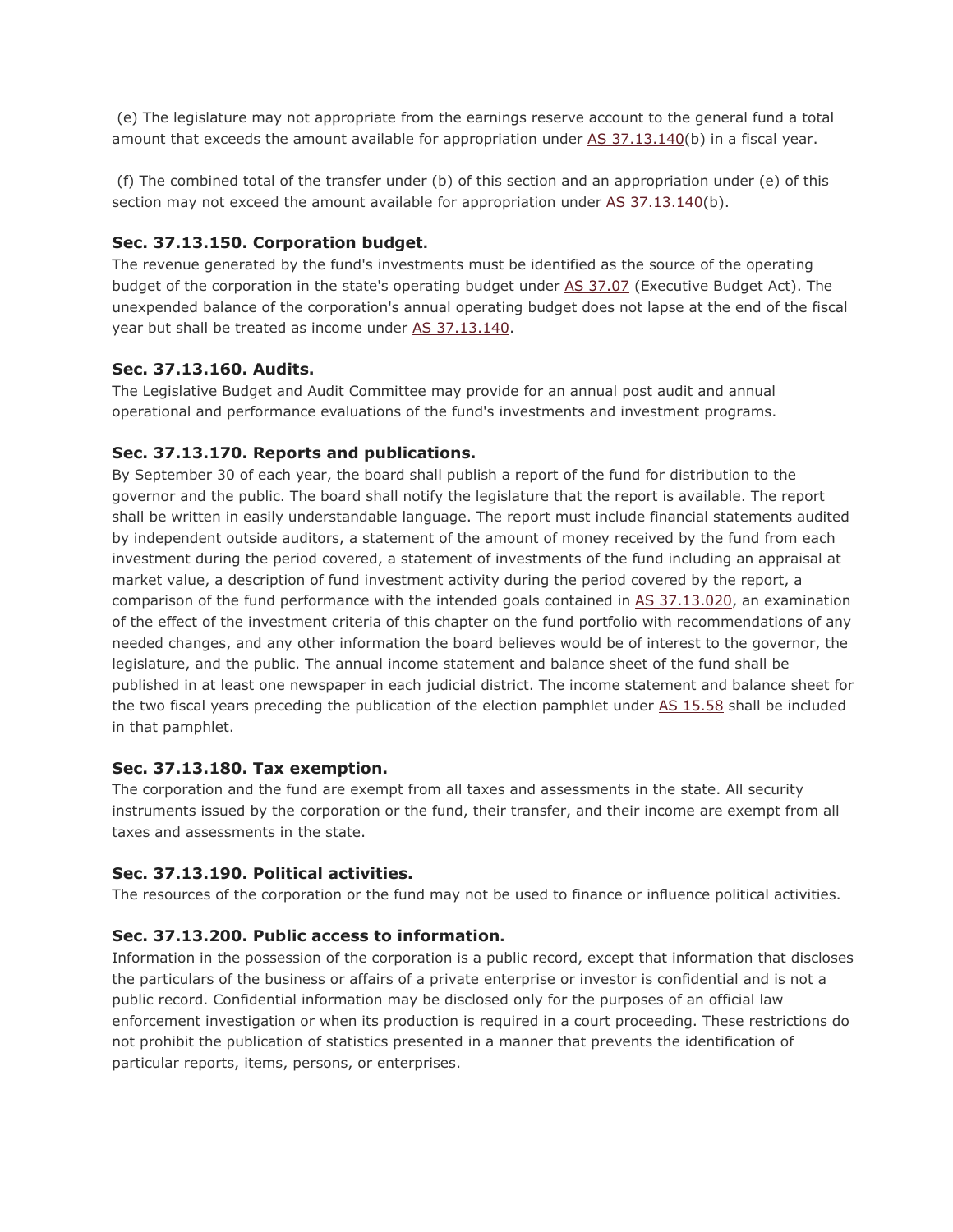## **Sec. 37.13.205. Regulations***. [Repealed, Sec. 3 ch 46 SLA 2005].*

Repealed or Renumbered

### **Sec. 37.13.206. Regulations.**

 (a) The board may adopt regulations to carry out the purposes of this chapter and shall adopt regulations under [AS 37.13.120\(](http://www.akleg.gov/basis/statutes.asp#37.13.120)a). The provisions of [AS 44.62](http://www.akleg.gov/basis/statutes.asp#44.62) (Administrative Procedure Act) regarding the adoption of regulations do not apply to regulations of the corporation.

 (b) The board may adopt regulations under this section by motion, by resolution, or in any other manner permitted by the bylaws of the corporation.

 (c) Except as provided in (f) of this section, at least 15 days before the adoption, amendment, or repeal of a regulation, the corporation shall give public notice of the proposed action by

 (1) publishing the notice in a newspaper of general circulation or trade or industry publication that the corporation prescribes;

(2) posting the notice on the Alaska Online Public Notice System;

(3) furnishing the notice, by electronic format, to all legislators; and

 (4) providing a copy of the notice to every person who has filed a request for notice of proposed regulation with the corporation.

 (d) The public notice must include a statement of the time, place, and nature of the proceedings for the adoption, amendment, or repeal of the regulation and an informative summary of the subject of the proposed action.

 (e) On the date and at the time and place designated in the notice, the corporation shall give each interested person or the person's authorized representative, or both, the opportunity to present statements, arguments, or contentions in writing, with or without opportunity to present them orally. The board may accept material presented by any form of communication and shall consider all factual, substantive, and other relevant matter presented to it before adopting, amending, or repealing a regulation. A regulation adopted, amended, or repealed by the board may vary from the informative summary specified in (d) of this section if the subject of the action taken on the regulation remains the same and if the original notice of the proposed action was written so as to ensure that members of the public are reasonably notified of the subject of the proposed action in order for members of the public to determine whether their interests could be affected by the board's proposed action on that subject.

 (f) A regulation or order of repeal of a regulation under this section may be made as an emergency regulation if, in the order of adoption, the board states the facts constituting the emergency and makes a finding that the adoption of the regulation or repeal is necessary for the immediate preservation of the orderly operation of the corporation. The requirements of  $(c)$  -  $(e)$  of this section do not apply to the initial adoption of an emergency regulation or repeal under this subsection; however, upon adoption of an emergency regulation or repeal under this subsection, the corporation shall, within 10 days after that adoption, comply with the notice procedures specified in  $(c)$  -  $(e)$  of this section. An emergency regulation or repeal adopted under this subsection does not remain in effect for more than 120 days unless, before the expiration of that period, the corporation complies with the procedures specified in (c) - (e) of this section.

 (g) A regulation adopted under this section takes effect immediately upon its adoption by the board or at another time specified in the order of adoption. The regulation shall be submitted to the lieutenant governor for publication in the Alaska Administrative Code and Register.

## **Sec. 37.13.210.** *[Renumbered as [AS 37.13.900](http://www.akleg.gov/basis/statutes.asp#37.13.900)].*

Repealed or Renumbered